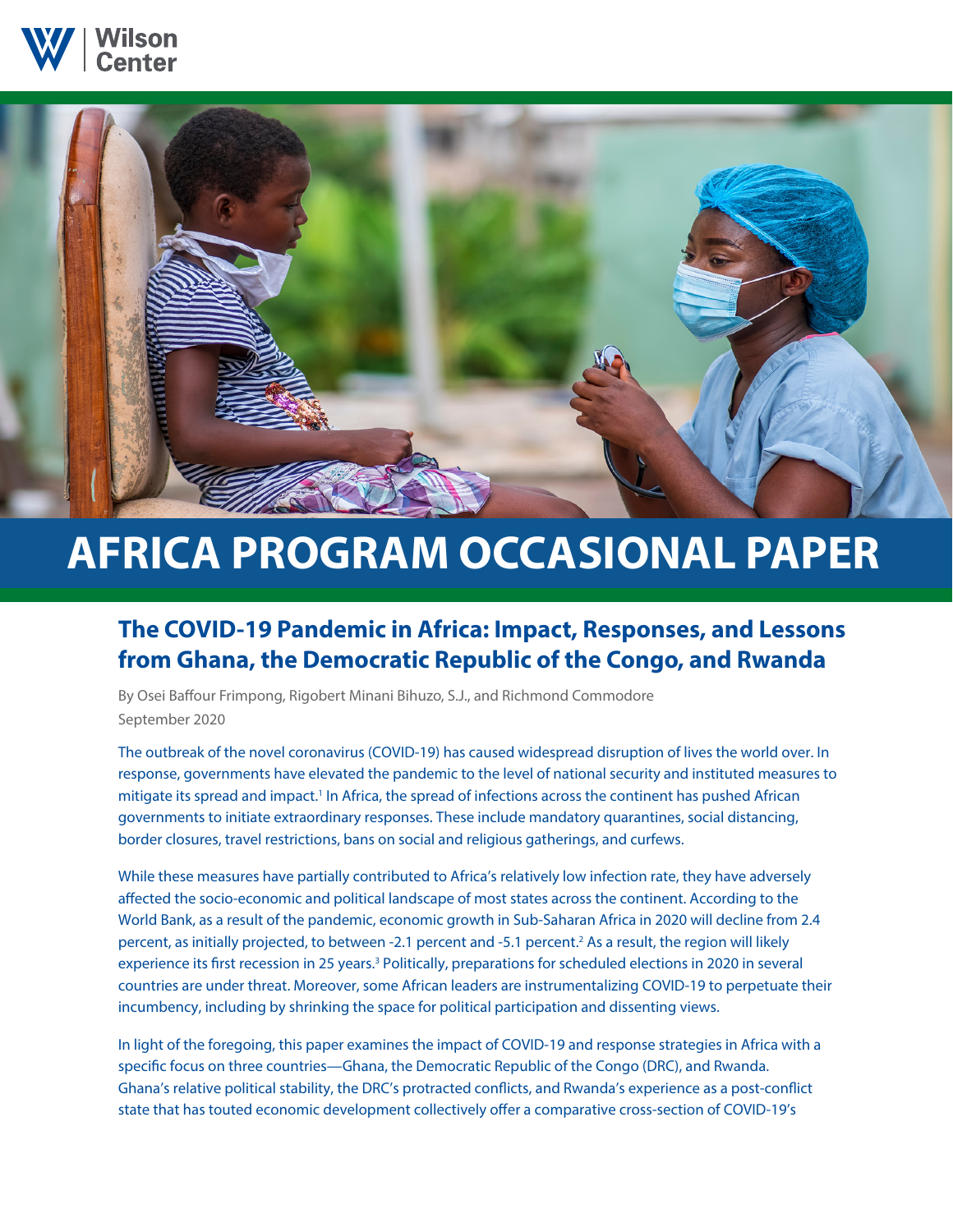impact in Africa. The paper also identifies lessons that could be learned from these countries' responses to enhance resilience against future pandemics.

## **COVID-19 Pandemic in Africa: Risks, Vulnerabilities, and Trends**

Africa confirmed its first case of COVID-19 in Egypt on February 4, 2020.<sup>4</sup> By April, the continent had recorded 19,895 confirmed cases, including 1,017 fatalities and 4,642 recoveries, in 52 African states.<sup>5</sup> As of mid-August, Africa's COVID-19 numbers had spiked to 1,084,904 confirmed cases, 24,683 deaths, and 780,046 recoveries.<sup>6</sup> The World Health Organization (WHO) has warned that the COVID-19 tide is rising quickly on the continent. Having gone nearly 100 days before reaching 100,000 cases, it took the continent only 18 more days to reach 200,000 cases.7

A notable trend emerging in the spread of the pandemic in Africa reveals a rising number of cases in rural villages, where about 59 percent of Sub-Saharan Africa's population lives.<sup>8</sup> Africa's rural communities tend to lack basic public amenities such as healthcare, roads, water, education, and effective local governance. In particular, their weak healthcare infrastructure increases the risk of COVID-19 among rural populations. This poses a significant challenge to mitigation efforts by limiting screening, testing, and contact tracing that could help contain the spread of the pandemic in rural Africa.

Additional risk factors for the spread of COVID-19 in Africa are congestion in major cities, high population density in slums, and poor urban planning. These vulnerabilities will likely worsen in the near future as rural-urban migration in African continues to rise.<sup>9</sup> Africa's slums and urban communities are over-crowded and suffer from poor sanitation, acute water shortage, and other inadequacies in basic social services.<sup>10</sup> This contributes to the spread of COVID-19 by hindering social and physical distancing, handwashing, and restrictions on human movement. More broadly, inadequate testing equipment, lack of national data, and poor address systems in most African countries also hinder pandemic responses, such as contact tracing and screening, designed to curb the spread of the disease.

Politically, some of the continent's leaders have used populist, religious, and political rhetoric aimed at masking their governments' inadequacies and inefficiencies in fighting COVID-19. For example, the late Pierre Nkurunziza, the former President of Burundi, proclaimed that ''God has cleared the coronavirus from Burundi's skies"11 while Tanzania's President John Magufuli cast doubt on the efficacy of COVID-19 tests and declared the country "coronavirus-free" thanks to prayers by citizens.12 Such posturing by leaders undermines mitigation efforts.

Some African regimes have made notable attempts to instrumentalize COVID-19 in order to perpetuate their incumbency. Eighteen African countries were scheduled to hold elections in 2020;<sup>13</sup> of these, six have conducted their polls so far, with 12 more yet to be held.14 Several countries have postponed elections due to COVID-19.15 Changing electoral calendars due to COVID-19 could trigger constitutional crises and potential conflicts in some African countries.16 Moreover, some incumbents are using COVID-19 as a reason to curtail campaign activities of opposition parties, while ruling parties continue to campaign under the guise of performing government activities. Additionally, COVID-19 mitigation measures pose significant challenges to electoral management bodies, international election observers, civil society organizations, and political parties. This could provide opportunities for some African regimes to manipulate electoral processes and perpetuate incumbency.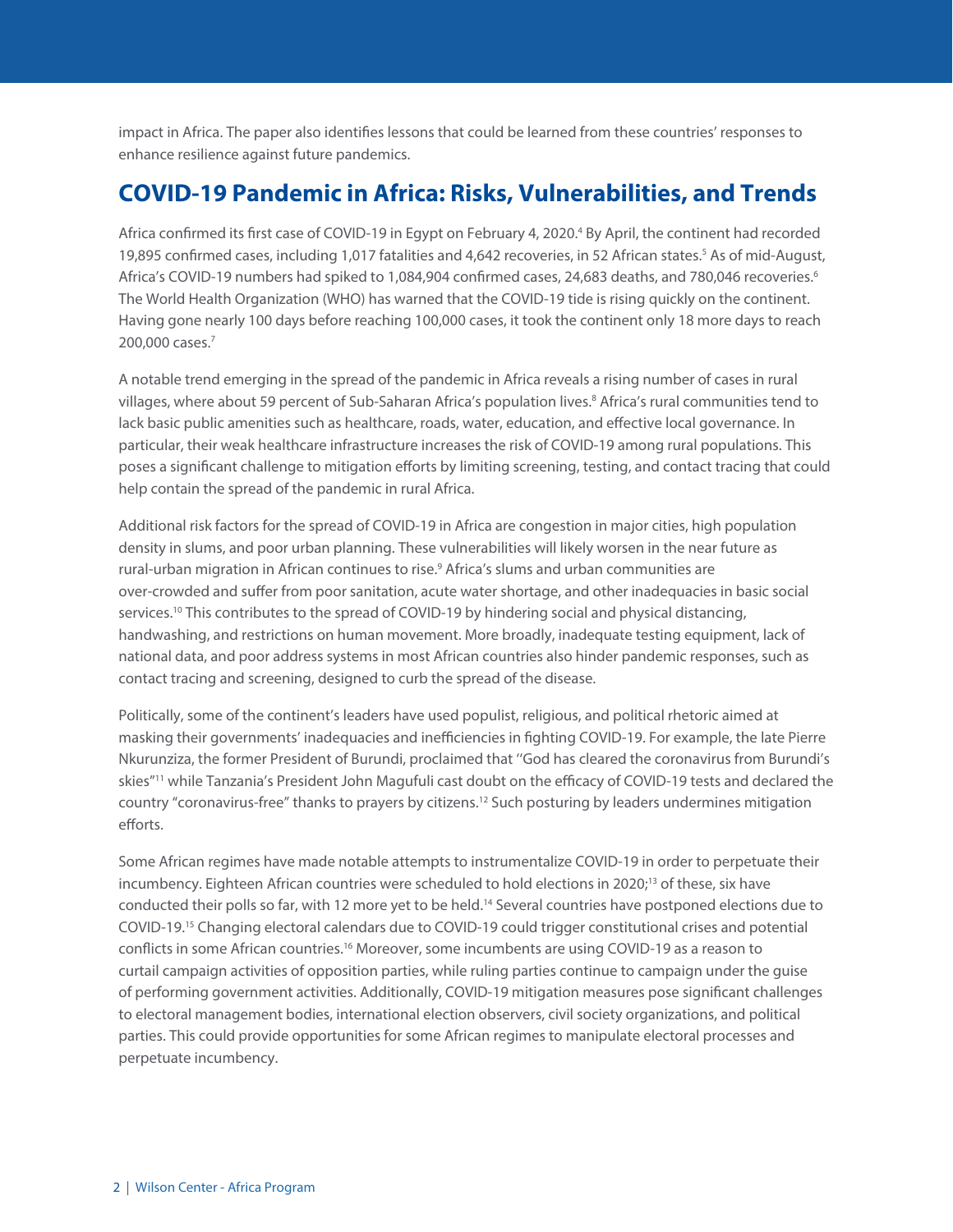## **Crisis Impact: Evidence from Ghana, the Democratic Republic of the Congo, and Rwanda**

#### **Health**

As of the third week of August 2020, Ghana had recorded 43,505 coronavirus cases, 41,532 recoveries, and 261 fatalities, with 1,712 active cases;<sup>17</sup> the DRC had recorded 9,589 cases, 8,480 recoveries, and 234 fatalities, with 875 active cases;<sup>18</sup> and Rwanda had recorded 2,200 cases, 1,558 recoveries, and eight deaths, with 634 active cases.19 In terms of COVID-19 mortality rates among the three countries, Rwanda has the lowest while Ghana has the highest. However, Ghana has the highest recovery rate, largely due to improvements it has made in testing and healthcare facilities.

The pandemic has exposed shortcomings in the healthcare systems of all three countries:

- 1. In Ghana, COVID-19 has strained access to primary healthcare owing to weaknesses in the national healthcare system and fears of contracting the virus in health centers. To date, 2,065 frontline health workers in Ghana have been infected.<sup>20</sup> Consequently, many pregnant women and people with pre-existing health conditions are hindered from accessing healthcare due to coronavirus-related pressures on the country's healthcare system.<sup>21</sup> Moreover, the virus' collateral impact on children, youth, and women already affected by poverty and social exclusion is a major concern.<sup>22</sup>
- 2. The DRC's ill-equipped healthcare system had already been devastated by Ebola, cholera, and measles.23 These diseases have put pressure on the country's limited healthcare facilities, and the subsequent COVID-19 outbreak has further constrained access to healthcare, particularly in rural communities.
- 3. In Rwanda, due to its lack of essential health facilities, the government's top priority in fighting the pandemic has been containment.<sup>24</sup> The engagement of grassroots organizations and local governments, increased digitization of healthcare surveillance and delivery, expanded laboratory testing, food delivery, and coordinated prevention measures have helped the country record one of Africa's lowest COVID-19 death rates.<sup>25</sup> This, coupled with strict enforcement of lockdown measures, has contributed to Rwanda's relatively low number of cases.

#### **Socio-Economic**

In Ghana, the pandemic has driven down the country's projected economic growth rate for 2020, from an initial projection of 6.8 percent to 1.5 percent—which would be the country's lowest annual growth rate in 37 years.<sup>26, 27</sup> The informal sector, which is dominated by women, has been adversely affected by the lockdown. With crude oil exports having contributed significantly to Ghana's economy over the last decade, the country will be hit particularly hard by the global decline in commodity prices.<sup>28</sup> Workplace closures and travel bans have also weakened the national economy. Between March and June 2020, for example, Ghana's tourism and hospitality industry—the country's third-highest foreign exchange earner—was estimated to have incurred losses of USD\$170 million.<sup>29</sup> Due to the pandemic, 77.4 percent of Ghanaian households have experienced a decline in income since mid-March, when restrictive measures were first introduced.30

The DRC is also experiencing severe economic shocks from COVID-19. The pandemic has weakened commodity prices, lowered government revenue, and put significant pressure on foreign exchange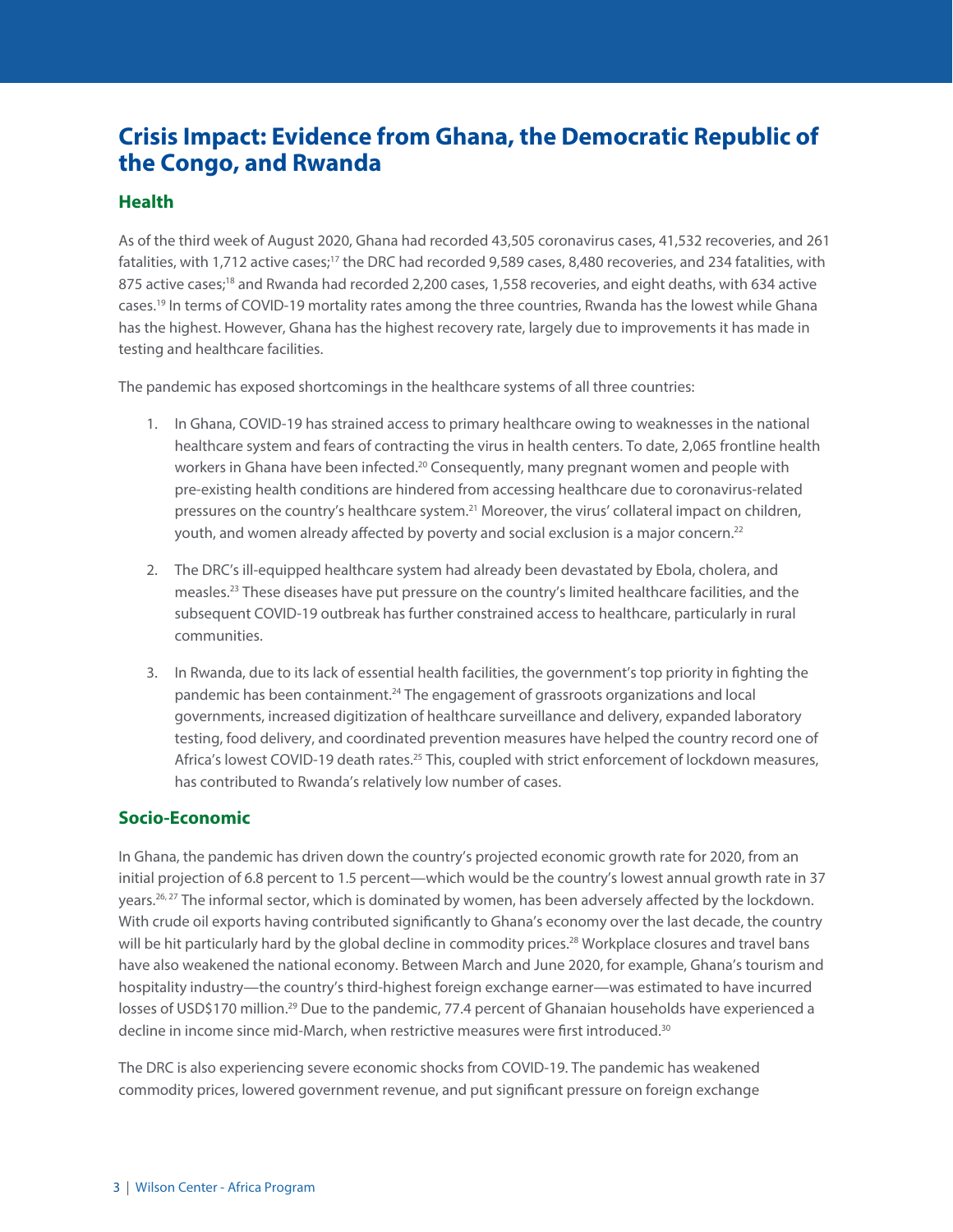earnings.31 Economic growth in 2020, originally projected at 5.4 percent, has dropped to -1.9 percent.32 The price of copper has dropped by 25 percent since the onset of the pandemic, triggering five billion dollars in lost revenue.<sup>33</sup> In addition, pandemic-driven funding gaps in humanitarian agencies' operations threaten the livelihoods of millions of people forcibly displaced by the country's long-standing conflicts and the recent COVID-19 pandemic.<sup>34</sup>

In Rwanda, COVID-19 has greatly slowed economic activity. The International Monetary Fund (IMF) estimates a revenue shortfall of 4.2 percent of the country's GDP. It estimates that implementation of the country's COVID-19 response plan will cost the country 3.3 percent of its GDP.35 Rwanda's 2020 projected economic growth rate of 8.0 percent has been revised downward to 5.1 percent, and the inflation rate is expected to increase from 2.4 percent in 2019 to 6.9 percent in 2020.<sup>36</sup> At least 57.5 percent of small- and medium-sized enterprises (SMEs) operating across different industrial sectors closed operations between March and April due to COVID-19.37 The government moved quickly to develop an economic recovery plan. This allowed Rwanda to successfully tap the IMF Credit Facility and obtain a concessional loan from the African Development Bank to help mitigate the pandemic's economic impact.

#### **Political**

Ghana's preparations for its December 2020 presidential and parliamentary elections have been impeded by COVID-19. Despite legal challenges and public protests that pre-election voter registration could expose registrants to COVID-19 infection, the National Electoral Commission went forward with the registration exercise. Since then, reports of overcrowding and lack of adherence to COVID-19 protocols at voter registration centers, and politically-motivated violence in some locales, have raised concerns of a possible spike in COVID-19 infections. Although the government has begun to ease pandemic-related lockdown measures, it has retained restrictions on mass political rallies and gatherings. While Ghana has a solid record of election fidelity, some observers are concerned that the incumbent government is exploiting COVID-19 mitigation measures to disadvantage the opposition in the lead-up to the December elections.

In the DRC, pandemic crisis management has become a field for political competition. Competing political actors within the ruling coalition are using the crisis to weaken each other, resulting in contradictions within the national response and sparking internal political wrangling. This, together with COVID-related food price hikes and border closures, could further aggravate the country's fragile stability.

Most African countries have used police and military to help enforce COVID-related lockdowns. In Rwanda (among other countries), this has resulted in abuses of civilians, including activists, journalists, and opposition leaders, by security forces.<sup>38</sup>

## **Conclusion**

The coronavirus pandemic has significantly impacted the health, socio-economic, and political landscape of Africa. The experiences of Ghana, the DRC, and Rwanda reveal both similarities and differences in the degree of impact and the response strategies. These case studies provide useful lessons for other African countries seeking greater resilience against COVID-19. Below is a brief summary of the most effective response strategies, as well as key shortcomings, gaps, and lessons: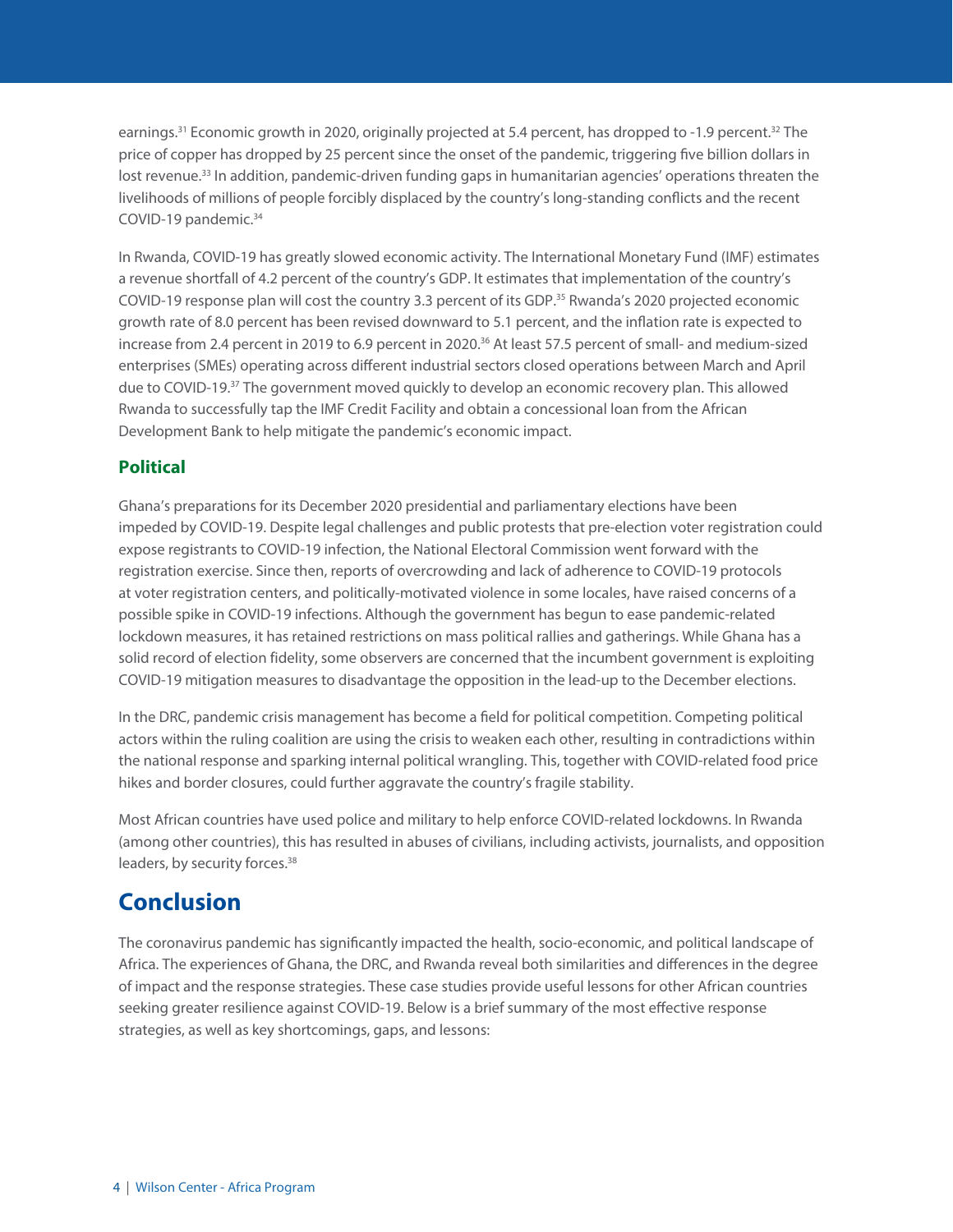## **Successful COVID-19 Responses and Lessons Learned**

#### **Movement Restrictions**

Ghana, the DRC, and Rwanda implemented movement restrictions, lockdowns, border closures, contact tracing, testing, and quarantines to mitigate the virus' spread. While border closures have hurt the three countries' economies, they have nonetheless contributed to their relatively low death rates and high recovery rates.

#### **Public-Private Collaboration**

The three countries' response strategies included collaboration between the government and private sector, which buffered the pandemic's economic and health impacts. This underscored the need for African governments to enhance public-private partnerships in resolving the continent's myriad challenges.

#### **Government Partnership with International Players**

Ghana, the DRC, and Rwanda have engaged international actors, especially the WHO, World Bank, and IMF, to enhance their COVID-19 responses. WHO has provided scientific and technical support to enhance the countries' capacity to address the pandemic, while the World Bank and IMF have provided economic support. This international support has helped the recipient countries enhance testing capacity, obtain personal protective equipment, and increase public awareness of COVID-19 mitigation measures.

#### **Economic Stimulus**

The stimulus plans of the three countries are aimed at boosting growth in order to ease the pandemic's economic impact.

#### **Digitization**

Rwanda's digitization of key elements of its healthcare system in relation to COVID-19 offers a useful lesson for strengthening healthcare systems in Africa. Rwanda's use of robots to boost testing capacities in medical facilities while reducing health workers' exposure to disease demonstrates the country's adaption of technological innovation to enhance its COVID-19 response. This includes the use of drones to deliver medical equipment, personal protective equipment, blood, and other necessities to healthcare centers.

#### **Decentralization**

Decentralization of COVID-19 responses is meant to control the spread of the pandemic in rural communities by empowering local governance administrations. However, limited state capacity in most African countries has resulted in weak healthcare infrastructure at the local levels. This has undermined effective decentralization of COVID-19 responses, especially in Ghana and the DRC. In Rwanda, on the other hand, the engagement of grassroots networks and establishment of district task forces to coordinate responses at the local government level has galvanized COVID-19 mitigation measures in rural communities.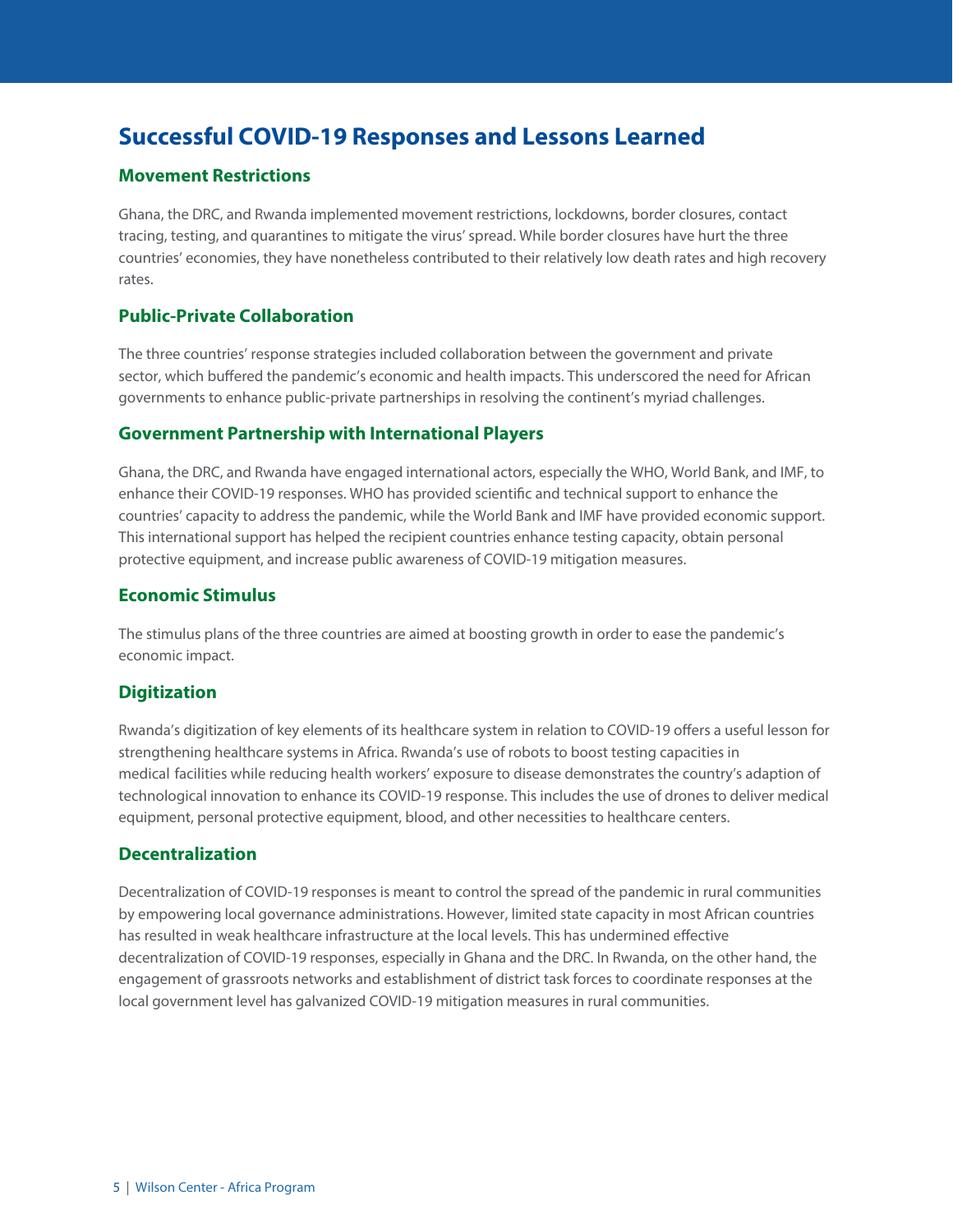#### **Gender Disaggregation**

Women have been disproportionately affected economically by COVID-19 in Africa. Despite this, national responses have devoted insufficient attention to the specific vulnerabilities of women. Given the significant role women play in Africa's socio-economic development, disregarding the gender gap in COVID-19 responses has the potential to exacerbate the continent's already entrenched gender inequalities.<sup>39</sup>

Given the foregoing lessons, African states and development partners should consider the following:

- 1. Strengthen Africa's health infrastructure and health service delivery by providing adequate state support to domestic/traditional medical research, and collaborating with international pharmaceutical companies to enhance domestic production.
- 2. Provide incentives to women-owned small- and medium-sized businesses, as well as socio-economic protection for women engaged in Africa's informal economy.
- 3. Increase access for females to healthcare and health-related information in order to mitigate their economic vulnerability to the pandemic, especially in Africa's rural communities.

*Osei Baffour Frimpong, Rigobert Minani Bihuzo, S.J., and Richmond Commodore were Southern Voices Network for Peacebuilding (SVNP) Scholars and Africa Program Scholars during the spring 2020 term. Osei Baffour Frimpong is a Lead Regional Researcher and Conflict Analyst with the West Africa Network for Peacebuilding (WANEP), a member organization of the Southern Voices Network for Peacebuilding (SVNP) in Ghana. Rigobert Minani Bihuzo, S.J., is* Head *of the Research and Socio-Political Department at the Centre d'Etudes pour l'Action Sociale (CEPAS), a member organization of the Southern Voices Network for Peacebuilding (SVNP) in the Democratic Republic of the Congo. He is a Ph.D. candidate at the Catholic University of Paris (Institut Catholique de Paris). Richmond Commodore is a Research and Policy Analyst for the African Center for Economic Transformation (ACET), a member organization of the Southern Voices Network for Peacebuilding (SVNP) in Ghana.* 

- 4. Shabir Ahmad Lone and Aljaz Ahmad, "COVID-19 Pandemic: An African Perspective," *Journal of Microbes and Infections* 9, no. 1 (2020): 1300-1308, accessed June 21, 2020, https://www.tandfonline.com/doi/full/10.1080/22221751.2020.1775132.
- 5. Lone and Ahmad, "COVID-19 Pandemic: An African Perspective."
- 6. "Coronavirus in Africa Tracker," *BBC News*, accessed August 28, 2020, https://www.bbc.co.uk/news/resources/idt-4a11d568-2716-41cf-a15e-7d15079548bc.
- 7. "COVID-19 in Africa: WHO urges constant vigilance as cases top 200,000," *UN News*, June 11, 2020, https://news.un.org/en/story/2020/06/1066142.
- 8. "Rural population (% of total population) Sub-Saharan Africa," World Bank, https://data.worldbank.org/indicator/SP.RUR.TOTL.ZS?locations=ZG.

<sup>1.</sup> Robert E. Hinson and Philip Attuquayefio, '''Hunger Virus vs. Corona Virus': The Agency of Economic Security in COVID-19 Response in Ghana," *Center for Strategic and Defense Studies in Africa*, no. 1 (April 2020), accessed July 20, 2020, https://csdsafrica.org/wp-content/uploads/2020/04/CSDS-HUNGER-VIRUS-VS-CORONA-VIRUS.pdf.

<sup>2.</sup> Douglas Zhihua Zeng, "How will COVID-19 Impact Africa's trade and market opportunities?" *World Bank Blogs*, June 2, 2020, accessed July 20, 2020, https://blogs.worldbank.org/africacan/how-will-covid-19-impact-africas-trade-and-market-opportunities.

<sup>3.</sup> Zeng, "How will COVID-19 Impact Africa's trade and market opportunities?"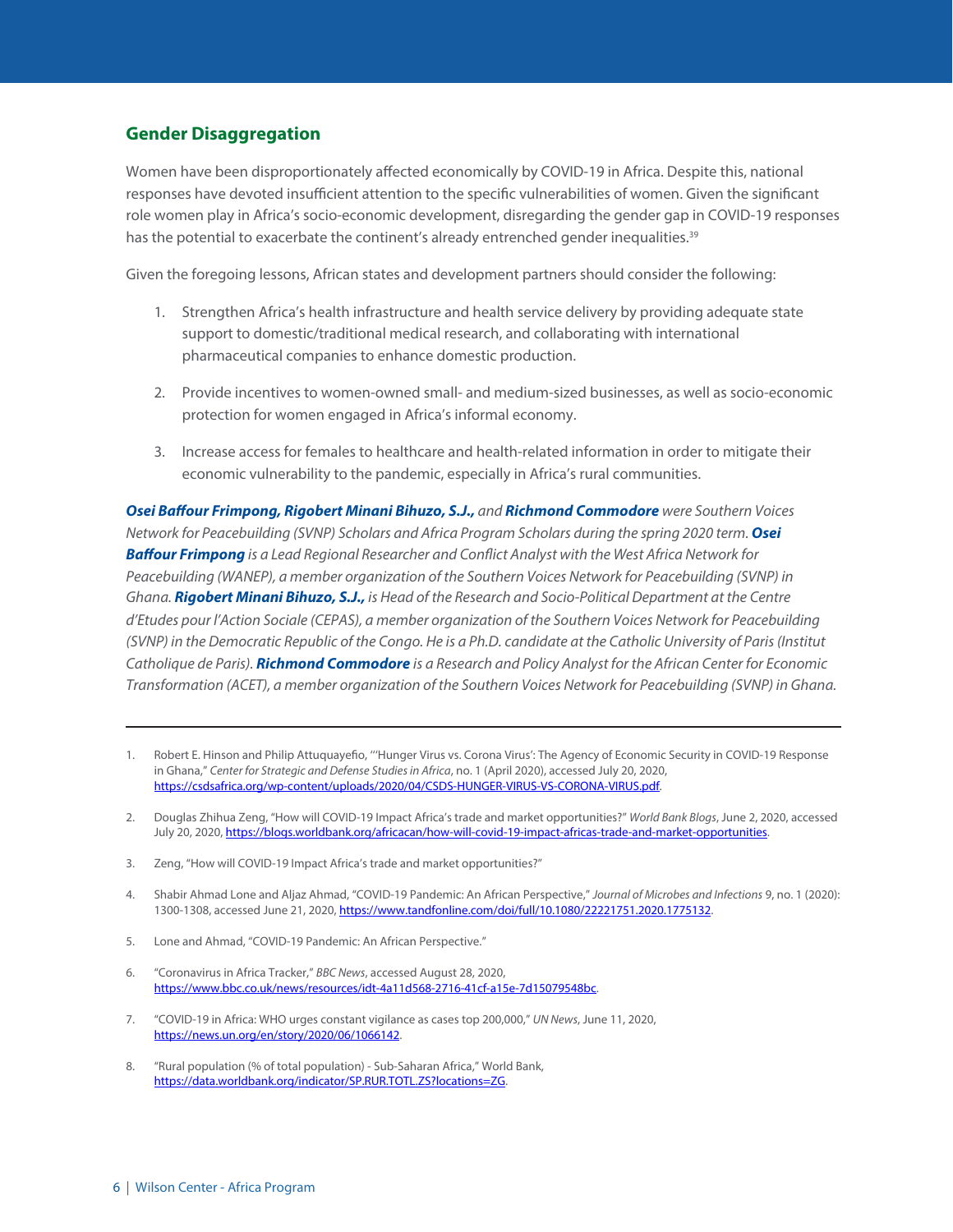- 9. United Nations Human Settlements Programme (UN-HABITAT), "The State of African Cities 2010, Governance, Inequality and Urban Land Markets," *UN-Habitat*, (2010), accessed July 22, 2020, https://unhabitat.org/state-of-african-cities-2010-governance-inequalities-and-urban-land-markets-2.
- 10. West Africa Network for Peacebuilding (WANEP), "Coronavirus Disease 2019 (COVID-19) in West Africa: Risks, Vulnerabilities and Threats," *WANEP*, (April 2020), accessed July 22, 2020, https://www.wanep.org/wanep/files/2020/Apr/Regional\_COVID-19\_Analysis\_Scenarios.pdf.
- 11. "Burundi," *BBC News*, accessed August 24, 2020, https://www.bbc.com/news/topics/ce1qrvlel07t/burundi.
- 12. "Coronavirus: John Magufuli declares Tanzania free of Covid-19," *BBC News*, June 8, 2020, accessed July 22, 2020, https://www.bbc.com/news/world-africa-52966016.
- 13. Linda Darkwa, "Keeping an Eye on Elections amid COVID-19," *Training for Peace*, May 4, 2020, accessed July 22, 2020, https://trainingforpeace.org/analysis/keeping-an-eye-on-elections-amid-covid-19/.
- 14. Darkwa, "Keeping an Eye on Elections amid COVID-19."
- 15. International Foundation for Electoral Systems, "Elections Postponed Due to COVID-19 As of August 25, 2020," *IFES*, August 25, 2020, accessed July 22, 2020, https://www.ifes.org/sites/default/files/elections\_postponed\_due\_to\_covid-19.pdf.
- 16. International Foundation for Electoral Systems, "Elections Postponed Due to COVID-19 As of August 25, 2020."
- 17. "Ghana Health Service COVID-19 Update," Ghana Health Services, accessed August 24, 2020, https://ghanahealthservice.org/covid19/.
- 18. "Coronavirus in Africa Tracker," *BBC News*, accessed July 22, 2020, https://www.bbc.co.uk/news/resources/idt-4a11d568-2716-41cf-a15e-7d15079548bc.
- *BBC News*, "Coronavirus in Africa Tracker."
- 20. Godwill Arthur-Mensah, "2,065 Frontline Health Workers infected with COVID-19," *Ghana News Agency*, July 16, 2020, https://www.gna.org.gh/1.18610081.
- 21. "The Impact of COVID-19 on Primary Healthcare in Ghana, the Case of Expectant Mothers,"*Ghana News Agency*, June 24, 2020, accessed July 22, 2020, https://newsghana.com.gh/the-impact-of-covid-19-on-primary-healthcare-in-ghana-the-case-of-expectant-mothers/.
- 22. UNICEF, "Ghana: COVID-19 Situation Report #3, 1st 15th May 2020," *UNICEF*, Situation Report no. 3 (May 2020), https://www.unicef.org/appeals/files/UNICEF\_Ghana\_COVID19\_Situation\_Report\_No\_3\_\_1\_15\_May\_2020.pdf.
- 23. UN News, "Coronavirus poses latest threat to battered healthcare system in the DR Congo," *Africa Renewal*, April 2, 2020, accessed August 24, 2020, https://www.un.org/africarenewal/news/coronavirus/coronavirus-poses-latest-threat-battered-health-system-dr-congo.
- 24. Johnathan Bower, Derek Apell, Anna Twum, and Umulisa Adia, "Rwanda's response to COVID-19 and future challenges," *International Growth Centre*, May 19, 2020, https://www.theigc.org/blog/rwandas-response-to-covid-19-and-future-challenges/.
- 25. Jeanine Condo, Jean Paul Uwizihiwe, and Sabin Nsanzimana, "Learn from Rwanda's success in tackling COVID-19," *Nature*, May 26, 2020, https://www.nature.com/articles/d41586-020-01563-7.
- 26. "Ghana's tourism industry to lose over \$170 million due to COVID-19," *Ghanaian Times*, April 7, 2020, accessed August 24, 2020, https://www.ghanaiantimes.com.gh/ghanas-tourism-industry-to-lose-over-170-million-due-to-covid-19/.
- 27. Deloitte, "Economic impact of the COVID-19 pandemic on the economy of Ghana," *Deloitte*, (April 2020), https://www2.deloitte.com/gh/en/pages/about-deloitte/articles/economic-impact-of-Covid-19-pandemic-on-the-economyof-ghana.html..html.
- 28. Michael Danquah and Simone Schotte, "COVID-19 and the socioeconomic impact in Africa. The case of Ghana," *United Nations University World Institute for Development Economics Research*, no. 5 (June 2020), accessed July 22, 2020, https://www.wider.unu.edu/publication/covid-19-and-socioeconomic-impact-africa-1.
- *Ghanaian Times*, "Ghana's tourism industry to lose over \$170 million due to COVID-19."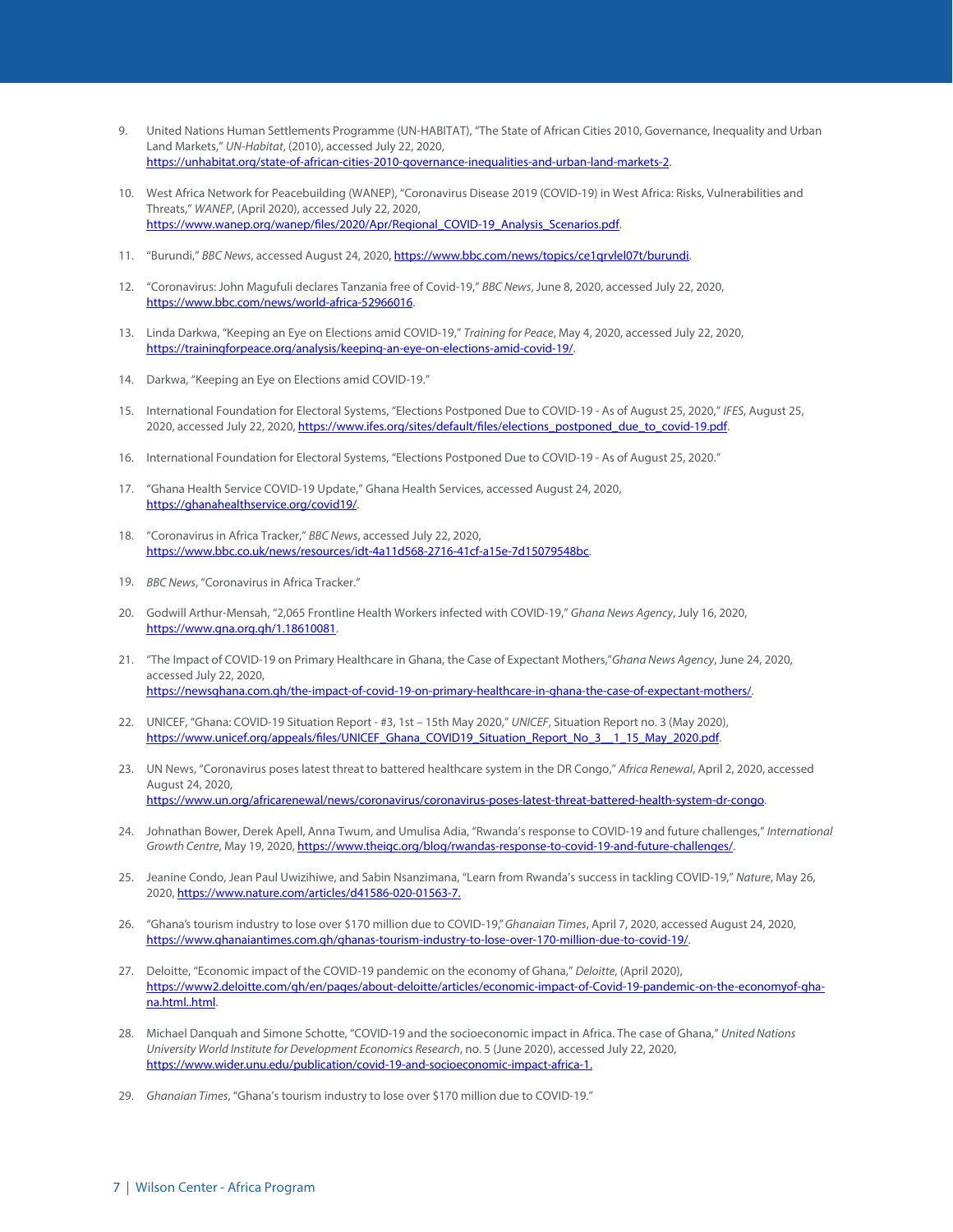- 30. "22 million Ghanaians' income affected by Covid-19 Ghana Statistical Service," *My Joy Online,* August 3, 2020, accessed August 24, 2020, https://www.myjoyonline.com/business/economy/22-million-ghanaians-income-affected-by-covid-19-ghana-statistical-service/.
- 31. International Monetary Fund, "IMF Approves US\$363.27 Million Disbursement to the Democratic Republic of Congo to Address the COVID-19 Pandemic," press release no. 20/182, April 22, 2020, accessed August 24, 2020, https://www.imf.org/en/News/Articles/2020/04/22/pr20182-democratic-republic-of-congo-imf-approves-disbursement-to-address-
- 32. Jean-Claude Masangu Mulongo, "Covid-19 in the DRC, impacts and perspectives."
- 33. International Monitory Fund, "IMF Approves US\$363.27 Million Disbursement to the Democratic Republic of Congo to Address the COVID-19 Pandemic."
- 34. "As COVID-19 and conflict surge, DR Congo displaced face deadly consequences of chronic underfunding," *UNHCR*, June 9, 2020, accessed August 24, 2020, https://www.unhcr.org/news/briefing/2020/6/5edf42a14/covid-19-conflict-surge-dr-congo-displacedface-deadly-consequences-chronic.html.
- 35. International Monetary Fund, "Rwanda: Request for Disbursement Under the Rapid Credit Facility-Press Release; Staff Report; and Statement by the Executive Director for Rwanda."

36. Ibid.

covid-19.

- 37. Julius Bizimungu, "Rwanda: Study 57% of SMEs Were Affected By COVID-19 Lockdown," *All Africa*, May 29, 2020, accessed August 24, 2020, https://allafrica.com/stories/202005290359.html.
- 38. "Rwanda: Lockdown Arrests, Abuses Surge," *Human Rights Watch*, April 24, 2020, accessed July 22, 2020, https://www.hrw.org/news/2020/04/24/rwanda-lockdown-arrests-abuses-surge.
- 39. Osei Baffour Frimpong, "Gender Dimensions of Responses to the COVID-19 in West Africa: A Reflection," *Africa Up Close*, July 24, 2020, accessed September 1, 2019, https://africaupclose.wilsoncenter.org/gender-dimensions-of-responses-to-the-covid-19-crisis-in-westafrica-a-reflection/.

Cover Image: Portrait of African health worker wearing surgical face mask and attending to a child patient also wearing a homemade mask for protection in covid-19 pandemic season-concept on child healthcare. Credit: Shutterstock/ Yaw Niel. ID: 1788540479. Source: https://www.shutterstock.com/image-photo/portrait-african-health-worker-wearing-surgical-1788540479.